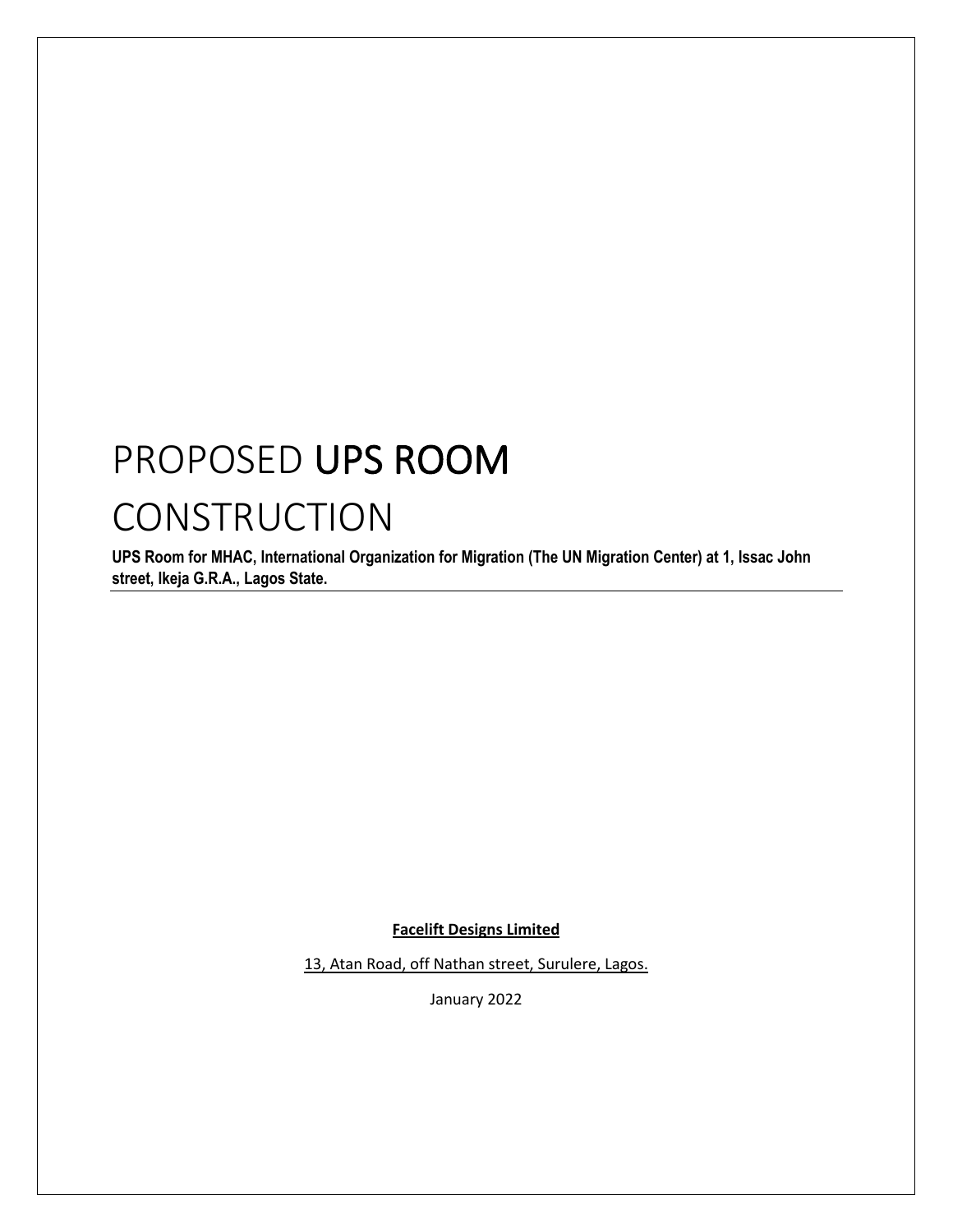|             | <b>Bill of Quantities</b>                                                                                   |                |                |                          |                |  |
|-------------|-------------------------------------------------------------------------------------------------------------|----------------|----------------|--------------------------|----------------|--|
| <b>ITEM</b> | <b>DESCRIPTION</b>                                                                                          | <b>QTY</b>     | <b>UNIT</b>    | <b>RATE</b>              | <b>AMOUNT</b>  |  |
|             | <b>New UPS Room for MHAC</b>                                                                                |                |                |                          |                |  |
|             | Substructure                                                                                                |                |                |                          |                |  |
|             | Information                                                                                                 |                |                |                          |                |  |
|             | The work in this section comprises excavations, levelling and compactions, pad                              |                |                |                          |                |  |
|             | foundations, and other ancillary works up to and including ground floor slab.                               |                |                |                          |                |  |
|             |                                                                                                             |                |                |                          |                |  |
|             | Reference is made to following:                                                                             |                |                |                          |                |  |
|             | Architect's Location Drawings for details and description                                                   |                |                |                          |                |  |
|             | of work required in this section                                                                            |                |                |                          |                |  |
|             |                                                                                                             |                |                |                          |                |  |
| Α           | <b>Excavation</b><br>Excavate foundation pits for pad foundations, not exceeding 600mm width, maximum depth | $\overline{2}$ | m <sub>3</sub> | $\overline{\phantom{a}}$ |                |  |
|             | not exceeding 300mm starting at stripped level (4nr total)                                                  |                |                |                          |                |  |
|             |                                                                                                             |                |                |                          |                |  |
| B           | Back and Remove previously excavated materials to site                                                      | $\overline{2}$ | m <sub>3</sub> | $\overline{a}$           |                |  |
|             |                                                                                                             |                |                |                          |                |  |
|             | <b>SurfaceTreatment</b>                                                                                     |                |                |                          |                |  |
| C           | Level and compact bottom of excavation to receive concrete.                                                 | $\overline{4}$ | m2             | $\overline{\phantom{a}}$ | $\overline{a}$ |  |
|             |                                                                                                             |                |                |                          |                |  |
|             | <b>Concrete Work</b>                                                                                        |                |                |                          |                |  |
|             | Plain in-situ concrete (1:4:8) blinding not exceeding 50mm thick in:                                        |                |                |                          |                |  |
| D           | Foundations, under Pad footings                                                                             | $\mathbf{1}$   | m <sub>3</sub> |                          |                |  |
|             |                                                                                                             |                |                |                          |                |  |
|             | Vibrated reinforced in-situ concrete (1:2:4-19mm aggregate)                                                 |                |                |                          |                |  |
|             | filled into formwork and well packed around reinforcement                                                   |                |                |                          |                |  |
|             | (measured separately) in:                                                                                   |                |                |                          |                |  |
| Ε           | Pad foundation footings 300mm deep                                                                          | 1              | m <sub>3</sub> | $\overline{a}$           |                |  |
|             |                                                                                                             |                |                |                          |                |  |
| F.          | Ground floor slab 100mm thick                                                                               | $\mathbf{1}$   | m <sub>3</sub> | $\overline{\phantom{a}}$ | $\overline{a}$ |  |
|             |                                                                                                             |                |                |                          |                |  |
|             | Reinforcement                                                                                               |                |                |                          |                |  |
|             | High yield bar reinforcement to BS4449 in straight and bent bars cut to length                              |                |                |                          |                |  |
|             | including hooks spacers, distance blocks and tying wires and weldings to                                    |                |                |                          |                |  |
|             | threaded nuts to receive structural steel UB Columns (measured separately)                                  |                |                |                          |                |  |
| G           | 10-16mm diameter in Footings                                                                                | 120            | kg             | $\overline{\phantom{a}}$ | $\overline{a}$ |  |
|             |                                                                                                             |                |                |                          |                |  |
| н           | BRC mesh ref A142 to slab, according to the Structural Engineer's specifications                            | 9              | m2             | $\overline{a}$           |                |  |
|             |                                                                                                             |                |                |                          |                |  |
|             | Sawn formwork to:                                                                                           |                |                |                          |                |  |
| J           | Edges of footings, not exceeding 300mm deep                                                                 | 3              | m2             | $\overline{\phantom{a}}$ | $\overline{a}$ |  |
|             | Edges of ground floor slab, not exceeding 100mm                                                             |                |                | $\overline{a}$           | $\overline{a}$ |  |
| К           |                                                                                                             | 12             | m              |                          |                |  |
| L           | Protect all works in this element                                                                           |                | Item           |                          |                |  |
|             |                                                                                                             |                |                |                          |                |  |
|             |                                                                                                             |                |                |                          |                |  |
|             |                                                                                                             |                |                |                          |                |  |
|             |                                                                                                             |                |                |                          |                |  |
|             |                                                                                                             |                |                |                          |                |  |
|             |                                                                                                             |                |                |                          |                |  |
|             |                                                                                                             |                |                |                          |                |  |
|             | Substructure                                                                                                |                |                |                          |                |  |
|             | carried to Summary                                                                                          |                |                |                          |                |  |
|             |                                                                                                             |                |                |                          |                |  |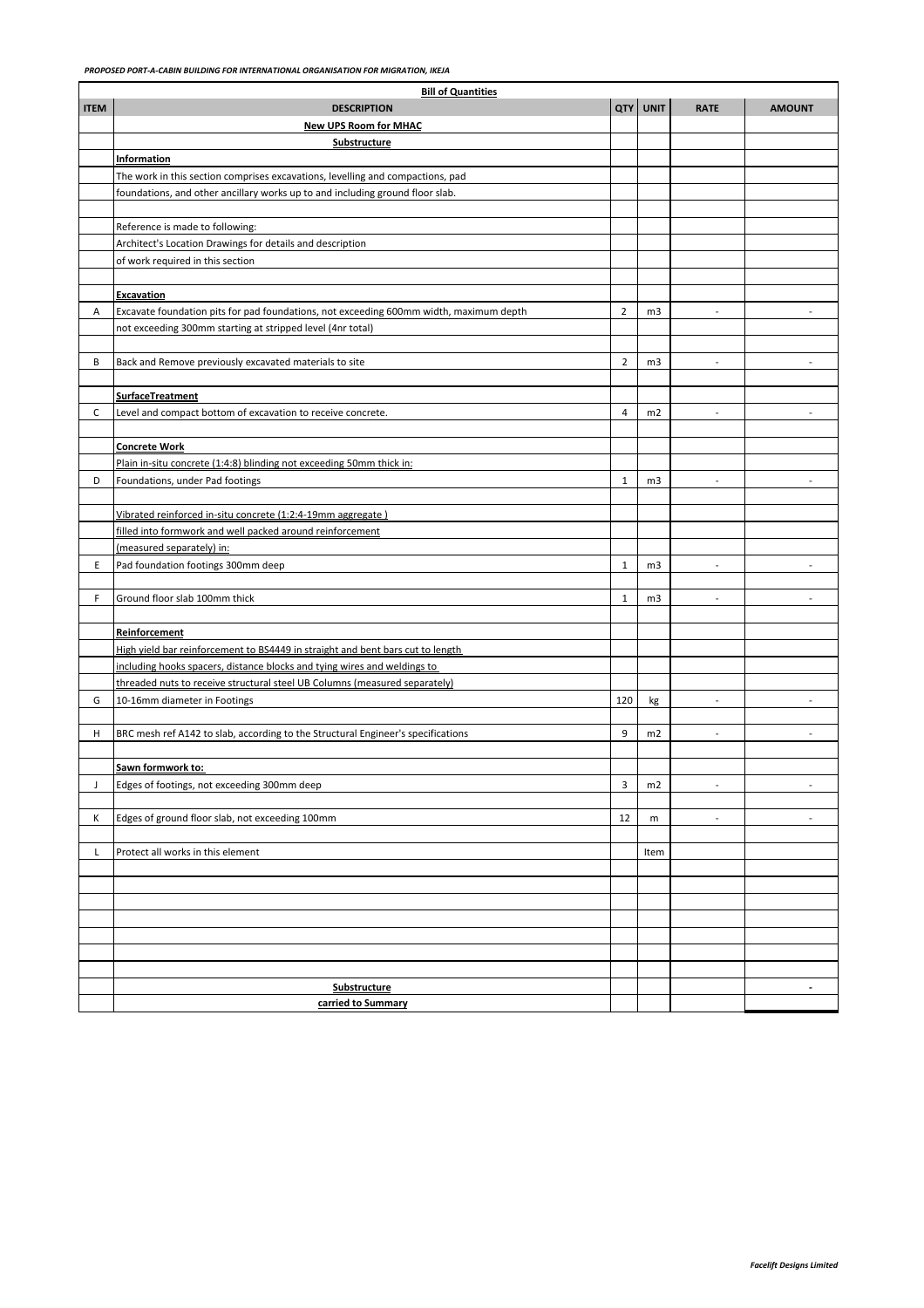| <b>ITEM</b> | <b>DESCRIPTION</b>                                                                | QTY | <b>UNIT</b> | <b>RATE</b> | <b>AMOUNT</b>            |
|-------------|-----------------------------------------------------------------------------------|-----|-------------|-------------|--------------------------|
|             | <b>New UPS Room for MHAC</b>                                                      |     |             |             |                          |
|             | <b>Frames</b>                                                                     |     |             |             |                          |
|             | <b>Information</b>                                                                |     |             |             |                          |
|             | Reference is made to following:                                                   |     |             |             |                          |
|             | Architect's Location Drawings for details and description                         |     |             |             |                          |
|             | of work required in this section                                                  |     |             |             |                          |
|             |                                                                                   |     |             |             |                          |
|             | <b>Unfabricated Steelwork</b>                                                     |     |             |             |                          |
| А           | Allow for the fabrication and installation of weldable structural                 |     | sum         |             | $\overline{\phantom{a}}$ |
|             | steel to BS4360, including necessary specified Universal beams and L Angles       |     |             |             |                          |
|             | steel plates and bolts etc, cut to length and primed with anti-corrosion primers, |     |             |             |                          |
|             | to wall support frame, according to the Architect's instructions.                 |     |             |             |                          |
|             |                                                                                   |     |             |             |                          |
| В           | Protect all works in this element                                                 |     | Item        |             |                          |
|             |                                                                                   |     |             |             |                          |
|             |                                                                                   |     |             |             |                          |
|             |                                                                                   |     |             |             |                          |
|             |                                                                                   |     |             |             |                          |
|             |                                                                                   |     |             |             |                          |
|             |                                                                                   |     |             |             |                          |
|             |                                                                                   |     |             |             |                          |
|             |                                                                                   |     |             |             |                          |
|             |                                                                                   |     |             |             |                          |
|             |                                                                                   |     |             |             |                          |
|             |                                                                                   |     |             |             |                          |
|             |                                                                                   |     |             |             |                          |
|             |                                                                                   |     |             |             |                          |
|             |                                                                                   |     |             |             |                          |
|             |                                                                                   |     |             |             |                          |
|             |                                                                                   |     |             |             |                          |
|             |                                                                                   |     |             |             |                          |
|             |                                                                                   |     |             |             |                          |
|             |                                                                                   |     |             |             |                          |
|             |                                                                                   |     |             |             |                          |
|             |                                                                                   |     |             |             |                          |
|             |                                                                                   |     |             |             |                          |
|             |                                                                                   |     |             |             |                          |
|             |                                                                                   |     |             |             |                          |
|             |                                                                                   |     |             |             |                          |
|             |                                                                                   |     |             |             |                          |
|             |                                                                                   |     |             |             |                          |
|             |                                                                                   |     |             |             |                          |
|             |                                                                                   |     |             |             |                          |
|             |                                                                                   |     |             |             |                          |
|             |                                                                                   |     |             |             |                          |
|             |                                                                                   |     |             |             |                          |
|             |                                                                                   |     |             |             |                          |
|             |                                                                                   |     |             |             |                          |
|             |                                                                                   |     |             |             |                          |
|             |                                                                                   |     |             |             |                          |
|             |                                                                                   |     |             |             |                          |
|             | <b>Frames</b>                                                                     |     |             |             | $\overline{\phantom{a}}$ |
|             | carried to Summary                                                                |     |             |             |                          |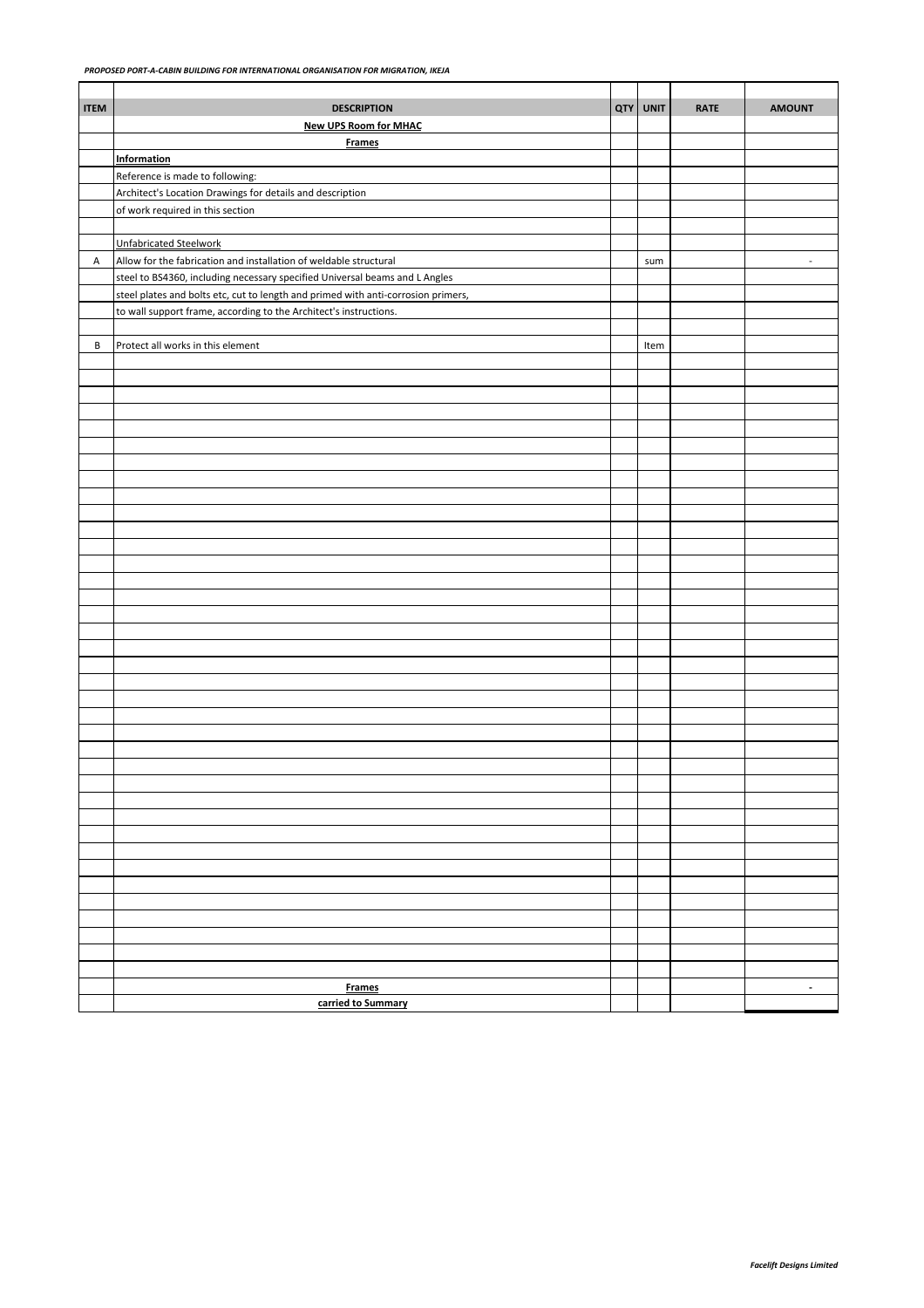| <b>ITEM</b> | <b>DESCRIPTION</b>                                                                 | <b>QTY</b> | <b>UNIT</b> | <b>RATE</b>    | <b>AMOUNT</b>            |
|-------------|------------------------------------------------------------------------------------|------------|-------------|----------------|--------------------------|
|             | <b>New UPS Room for MHAC</b>                                                       |            |             |                |                          |
|             | <b>Walls</b>                                                                       |            |             |                |                          |
|             | <b>Information</b>                                                                 |            |             |                |                          |
|             | Reference is made to following:                                                    |            |             |                |                          |
|             | Architect's Location Drawings for details and description                          |            |             |                |                          |
|             | of work required in this section                                                   |            |             |                |                          |
|             |                                                                                    |            |             |                |                          |
|             | <b>Panel Walls</b>                                                                 |            |             |                |                          |
|             | 50mm thick Sandwich 'Cold Room Pallet' Panels, sourced from Vitapur                |            |             |                |                          |
|             | Nigeria Limited or equally approved, complete with necessary installation          |            |             |                |                          |
|             | interlocks and accessories, fixed according to the Architect's instructions.       |            |             |                |                          |
| A           | 50mm thick Panel walls, 2.5m high                                                  | 26         | m2          | $\blacksquare$ | $\overline{\phantom{a}}$ |
|             | <b>Blockwork</b>                                                                   |            |             |                |                          |
|             | Superior quality hollow sandcrete blockwall bedded and jointed in                  |            |             |                |                          |
|             | cement sand mortar (1:6)                                                           |            |             |                |                          |
| В           | 230mm thick Walls, to increase existing 1750mm fencewall height to 300mm above     | 6          | m2          | $\sim$         | $\overline{\phantom{a}}$ |
|             | proposed development roof levels, with 1000mm offset extension from building sides |            |             |                |                          |
|             | Total length = 4300mm                                                              |            |             |                |                          |
|             |                                                                                    |            |             |                |                          |
| C           | Protect all works in this element                                                  |            | Item        |                |                          |
|             |                                                                                    |            |             |                |                          |
|             |                                                                                    |            |             |                |                          |
|             |                                                                                    |            |             |                |                          |
|             |                                                                                    |            |             |                |                          |
|             |                                                                                    |            |             |                |                          |
|             |                                                                                    |            |             |                |                          |
|             |                                                                                    |            |             |                |                          |
|             |                                                                                    |            |             |                |                          |
|             |                                                                                    |            |             |                |                          |
|             |                                                                                    |            |             |                |                          |
|             |                                                                                    |            |             |                |                          |
|             |                                                                                    |            |             |                |                          |
|             |                                                                                    |            |             |                |                          |
|             |                                                                                    |            |             |                |                          |
|             |                                                                                    |            |             |                |                          |
|             |                                                                                    |            |             |                |                          |
|             |                                                                                    |            |             |                |                          |
|             |                                                                                    |            |             |                |                          |
|             |                                                                                    |            |             |                |                          |
|             |                                                                                    |            |             |                |                          |
|             |                                                                                    |            |             |                |                          |
|             |                                                                                    |            |             |                |                          |
|             |                                                                                    |            |             |                |                          |
|             |                                                                                    |            |             |                |                          |
|             |                                                                                    |            |             |                |                          |
|             |                                                                                    |            |             |                |                          |
|             |                                                                                    |            |             |                |                          |
|             |                                                                                    |            |             |                |                          |
|             |                                                                                    |            |             |                |                          |
|             |                                                                                    |            |             |                |                          |
|             | <b>Walls</b>                                                                       |            |             |                | $\overline{\phantom{a}}$ |
|             | carried to Summary                                                                 |            |             |                |                          |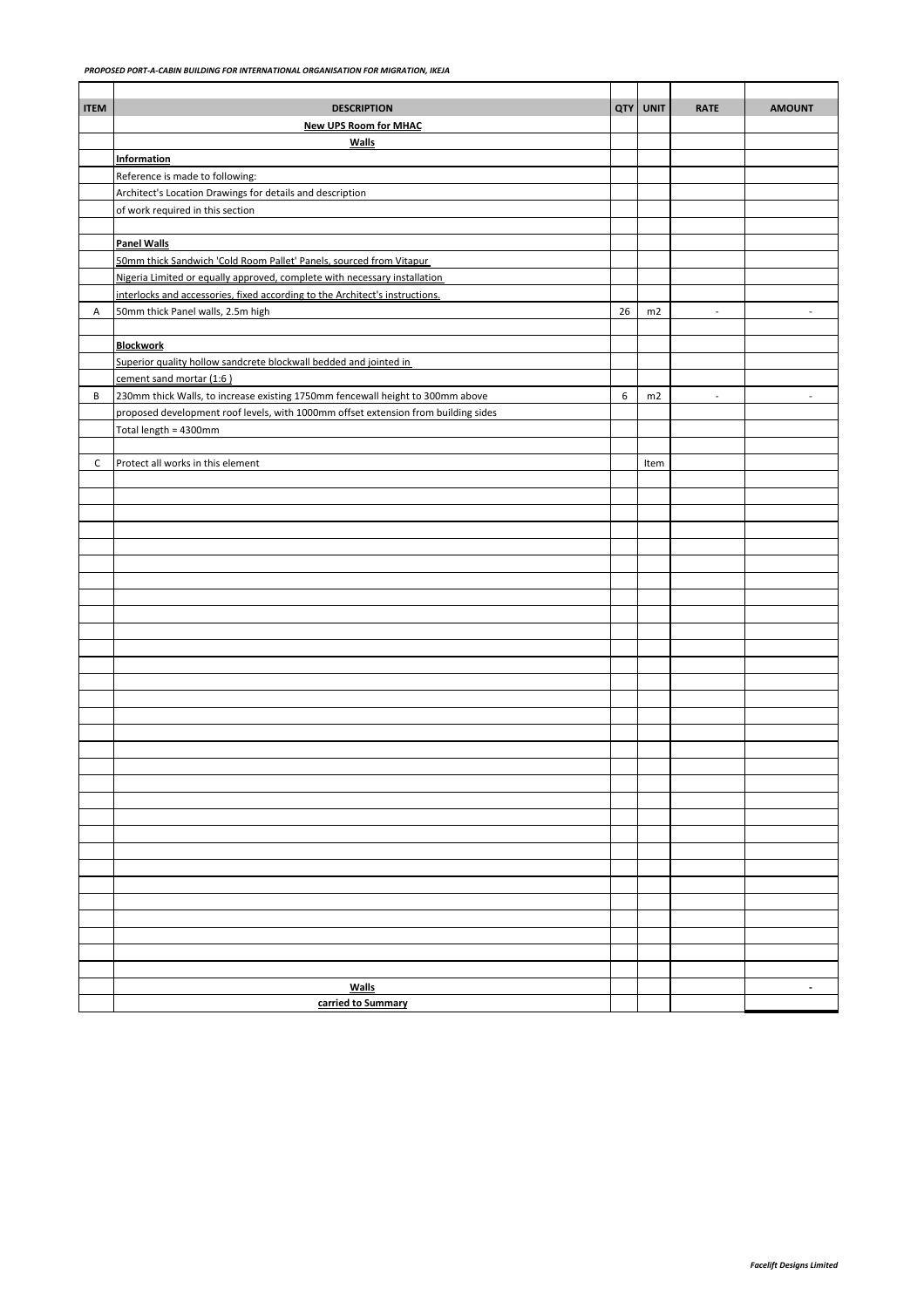| <b>ITEM</b> | <b>DESCRIPTION</b>                                                                                                         | <b>QTY</b> | <b>UNIT</b> | <b>RATE</b>              | <b>AMOUNT</b>            |
|-------------|----------------------------------------------------------------------------------------------------------------------------|------------|-------------|--------------------------|--------------------------|
|             | <b>New UPS Room for MHAC</b>                                                                                               |            |             |                          |                          |
|             | Roof                                                                                                                       |            |             |                          |                          |
|             | Information                                                                                                                |            |             |                          |                          |
|             | Reference is made to following:                                                                                            |            |             |                          |                          |
|             | Architect's Location Drawings for details and description                                                                  |            |             |                          |                          |
|             | of work required in this section                                                                                           |            |             |                          |                          |
|             |                                                                                                                            |            |             |                          |                          |
|             | <b>Roof Carcass</b>                                                                                                        |            |             |                          |                          |
| А           | Allow for the fabrication and installation of steel roof carcass, including necessary                                      |            | sum         |                          |                          |
|             | specified L Angles plates and bolts etc, well welded, cut to length and primed with anti-                                  |            |             |                          |                          |
|             | corrosion primers, to receive longspan aluminium covering, attached above support frame                                    |            |             |                          |                          |
|             | with attached fascia board to receive aluminium roof fascia, as directed.                                                  |            |             |                          |                          |
|             |                                                                                                                            |            |             |                          |                          |
|             | Covering                                                                                                                   |            |             |                          |                          |
|             | Approved longspan corrugated aluminium or otherwise<br>approved roofing sheets fixed to purlins with necessary accessories |            |             |                          |                          |
|             | including drive screws and bolts, nuts washers and                                                                         |            |             |                          |                          |
|             | bituminous sealers all in accordance with                                                                                  |            |             |                          |                          |
|             | manufacturer's printed instructions                                                                                        |            |             |                          |                          |
| В           | 0.70mm thick roofing sheets                                                                                                | 16         | m2          | $\overline{a}$           | $\overline{a}$           |
|             |                                                                                                                            |            |             |                          |                          |
| с           | 0.70mm thick ridge 300mm girth                                                                                             | 12         | m           | $\overline{\phantom{a}}$ | $\overline{a}$           |
|             |                                                                                                                            |            |             |                          |                          |
| D           | Allow for aluminium roof gutter system, connected to attached PVC pipes                                                    |            | sum         |                          | $\overline{a}$           |
|             | according to the Architect's specifications                                                                                |            |             |                          |                          |
|             |                                                                                                                            |            |             |                          |                          |
| E           | Protect all works in this element                                                                                          |            | Item        |                          |                          |
|             |                                                                                                                            |            |             |                          |                          |
|             |                                                                                                                            |            |             |                          |                          |
|             |                                                                                                                            |            |             |                          |                          |
|             |                                                                                                                            |            |             |                          |                          |
|             |                                                                                                                            |            |             |                          |                          |
|             |                                                                                                                            |            |             |                          |                          |
|             |                                                                                                                            |            |             |                          |                          |
|             |                                                                                                                            |            |             |                          |                          |
|             |                                                                                                                            |            |             |                          |                          |
|             |                                                                                                                            |            |             |                          |                          |
|             |                                                                                                                            |            |             |                          |                          |
|             |                                                                                                                            |            |             |                          |                          |
|             |                                                                                                                            |            |             |                          |                          |
|             |                                                                                                                            |            |             |                          |                          |
|             |                                                                                                                            |            |             |                          |                          |
|             |                                                                                                                            |            |             |                          |                          |
|             |                                                                                                                            |            |             |                          |                          |
|             |                                                                                                                            |            |             |                          |                          |
|             |                                                                                                                            |            |             |                          |                          |
|             |                                                                                                                            |            |             |                          |                          |
|             |                                                                                                                            |            |             |                          |                          |
|             |                                                                                                                            |            |             |                          |                          |
|             |                                                                                                                            |            |             |                          |                          |
|             |                                                                                                                            |            |             |                          |                          |
|             | Roof                                                                                                                       |            |             |                          | $\overline{\phantom{a}}$ |
|             | carried to Summary                                                                                                         |            |             |                          |                          |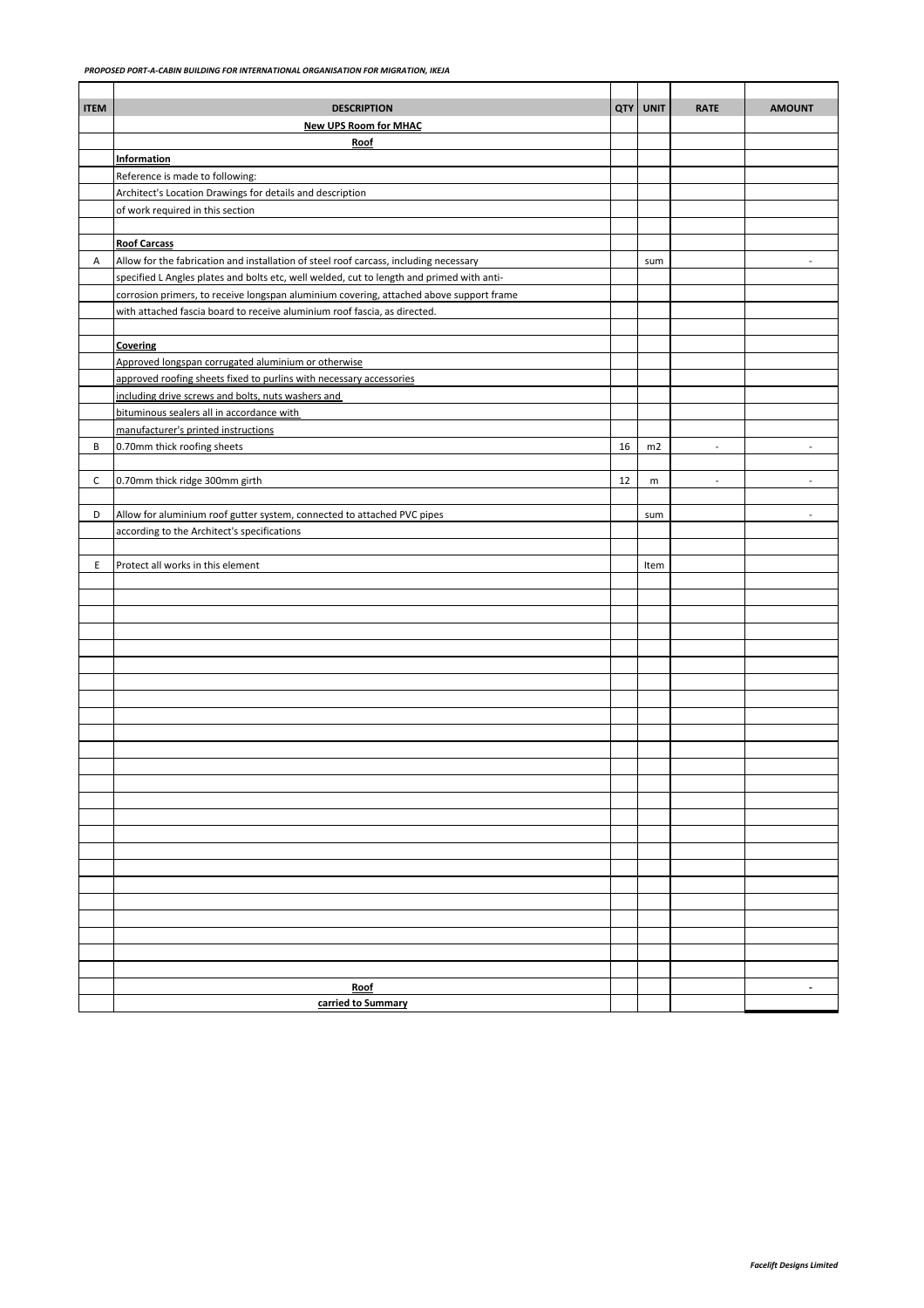| <b>ITEM</b> | <b>DESCRIPTION</b>                                                                         | <b>QTY</b>     | <b>UNIT</b> | <b>RATE</b>              | <b>AMOUNT</b>            |
|-------------|--------------------------------------------------------------------------------------------|----------------|-------------|--------------------------|--------------------------|
|             | <b>New UPS Room for MHAC</b>                                                               |                |             |                          |                          |
|             | <b>Finishings</b>                                                                          |                |             |                          |                          |
|             | <b>Information</b>                                                                         |                |             |                          |                          |
|             | Reference is made to following:                                                            |                |             |                          |                          |
|             | Architect's Location Drawings for details and description                                  |                |             |                          |                          |
|             | of work required in this section                                                           |                |             |                          |                          |
|             |                                                                                            |                |             |                          |                          |
|             | <b>Wall Finishings</b>                                                                     |                |             |                          |                          |
|             | 12mm cement and sand (1:3) smooth                                                          |                |             |                          |                          |
|             | rendering to:                                                                              |                |             |                          |                          |
| А           | Walls                                                                                      | 12             | m2          | $\blacksquare$           |                          |
|             |                                                                                            |                |             |                          |                          |
|             | Prepare and apply approved Weathershield paint on                                          |                |             |                          |                          |
|             |                                                                                            |                |             |                          |                          |
| В           | Walls, Externally                                                                          | 9              | m2          | $\overline{\phantom{a}}$ |                          |
|             |                                                                                            |                |             |                          |                          |
|             | Prepare and apply three coats of approved emulsion paint on                                |                |             |                          |                          |
|             | and rendered surfaces (measured separately):                                               |                |             |                          |                          |
| C           | Walls, Internally                                                                          | $\overline{7}$ | m2          | $\blacksquare$           | $\overline{a}$           |
|             |                                                                                            |                |             |                          |                          |
|             | <b>Floor Finishings</b>                                                                    |                |             |                          |                          |
|             | Approved 10mm thick fully vitrified floor tiles finish, laid to                            |                |             |                          |                          |
|             | approved pattern fixed with tile adhesive, butt jointed and pointed                        |                |             |                          |                          |
|             | in matching grout, laid on screeded bed (Tile cost #3500/sqm, screed measured separately): |                |             |                          |                          |
| D           | Floors                                                                                     | 11             | m2          | $\overline{\phantom{a}}$ | $\overline{a}$           |
|             |                                                                                            |                |             |                          |                          |
|             | 42mm cement and sand screeded bed (1:3)                                                    |                |             |                          |                          |
| E           | Floors                                                                                     | 11             | m2          | $\sim$                   | $\overline{\phantom{a}}$ |
|             |                                                                                            |                |             |                          |                          |
|             | <b>Ceiling Finishings</b>                                                                  |                |             |                          |                          |
|             | Supply and install approved 600mm x 600mm suspended mineral fibre boards,                  |                |             |                          |                          |
|             | fixed to galvanized steel noggings                                                         |                |             |                          |                          |
| F.          | Ceilings                                                                                   | 16             | m2          | $\overline{\phantom{a}}$ | $\overline{\phantom{a}}$ |
|             |                                                                                            |                |             |                          |                          |
| G           | Protect all works in this element                                                          |                | Item        |                          |                          |
|             |                                                                                            |                |             |                          |                          |
|             |                                                                                            |                |             |                          |                          |
|             |                                                                                            |                |             |                          |                          |
|             |                                                                                            |                |             |                          |                          |
|             |                                                                                            |                |             |                          |                          |
|             |                                                                                            |                |             |                          |                          |
|             |                                                                                            |                |             |                          |                          |
|             |                                                                                            |                |             |                          |                          |
|             |                                                                                            |                |             |                          |                          |
|             |                                                                                            |                |             |                          |                          |
|             |                                                                                            |                |             |                          |                          |
|             |                                                                                            |                |             |                          |                          |
|             |                                                                                            |                |             |                          |                          |
|             |                                                                                            |                |             |                          |                          |
|             |                                                                                            |                |             |                          |                          |
|             |                                                                                            |                |             |                          |                          |
|             | <b>Finishings</b>                                                                          |                |             |                          | $\overline{\phantom{a}}$ |
|             | carried to Summary                                                                         |                |             |                          |                          |
|             |                                                                                            |                |             |                          |                          |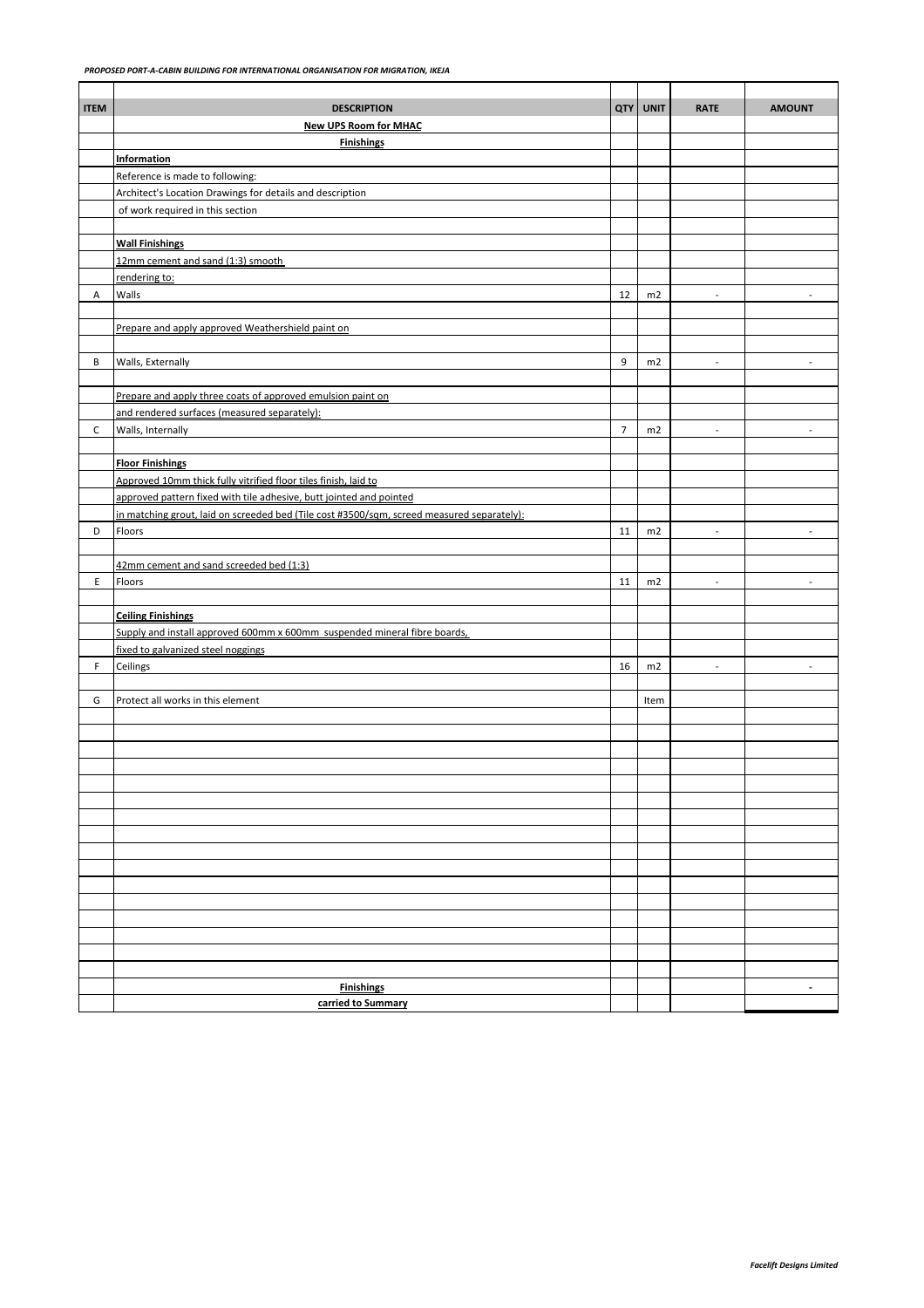| <b>ITEM</b> | <b>DESCRIPTION</b>                                                                 | <b>QTY</b>     | <b>UNIT</b> | <b>RATE</b>              | <b>AMOUNT</b>            |
|-------------|------------------------------------------------------------------------------------|----------------|-------------|--------------------------|--------------------------|
|             | <b>New UPS Room for MHAC</b>                                                       |                |             |                          |                          |
|             | <b>Windows and Doors</b>                                                           |                |             |                          |                          |
|             | Information                                                                        |                |             |                          |                          |
|             | Reference is made to following:                                                    |                |             |                          |                          |
|             | Architect's Location Drawings for details and description                          |                |             |                          |                          |
|             | of work required in this section                                                   |                |             |                          |                          |
|             |                                                                                    |                |             |                          |                          |
|             | <b>Windows</b>                                                                     |                |             |                          |                          |
|             | Approved sliding aluminium powdered coated window to specifications,               |                |             |                          |                          |
|             | with 6mm clear glass and flyscreen complete with all ironmongery                   |                |             |                          |                          |
| Α           | assembled and fixed:<br>1200mm x 1800mm high                                       | $\overline{2}$ |             | $\overline{\phantom{a}}$ | $\overline{\phantom{a}}$ |
|             |                                                                                    |                | nr          |                          |                          |
|             | Approved burglar proof screens to window openings                                  |                |             |                          |                          |
|             | consisting of 25 x 25 x 20mm metal bar sections pipe at                            |                |             |                          |                          |
|             | 150mm centres vertically and horizontally welded                                   |                |             |                          |                          |
|             | together and ground smooth including priming three coat                            |                |             |                          |                          |
|             | of red oxide and to suit openning and fixed to block                               |                |             |                          |                          |
|             | or concrete work as directed by the Architect:                                     |                |             |                          |                          |
| В           | Allow a provisional sum for the fabrication and installation of burglar bars       |                | sum         |                          | $\overline{\phantom{a}}$ |
|             |                                                                                    |                |             |                          |                          |
|             | Doors                                                                              |                |             |                          |                          |
|             | Supply and fix aluminium sliding door to specifications, with Alucoboard and glass |                |             |                          |                          |
|             | infill, complete with set of necessary ironmongery                                 |                |             |                          |                          |
| C           | 1500mm x 2400mm high                                                               | $\mathbf{1}$   | nr          | $\overline{\phantom{a}}$ | $\overline{a}$           |
|             |                                                                                    |                |             |                          |                          |
| D           | Protect all works in this element                                                  |                | Item        |                          |                          |
|             |                                                                                    |                |             |                          |                          |
|             |                                                                                    |                |             |                          |                          |
|             |                                                                                    |                |             |                          |                          |
|             |                                                                                    |                |             |                          |                          |
|             |                                                                                    |                |             |                          |                          |
|             |                                                                                    |                |             |                          |                          |
|             |                                                                                    |                |             |                          |                          |
|             |                                                                                    |                |             |                          |                          |
|             |                                                                                    |                |             |                          |                          |
|             |                                                                                    |                |             |                          |                          |
|             |                                                                                    |                |             |                          |                          |
|             |                                                                                    |                |             |                          |                          |
|             |                                                                                    |                |             |                          |                          |
|             |                                                                                    |                |             |                          |                          |
|             |                                                                                    |                |             |                          |                          |
|             |                                                                                    |                |             |                          |                          |
|             |                                                                                    |                |             |                          |                          |
|             |                                                                                    |                |             |                          |                          |
|             |                                                                                    |                |             |                          |                          |
|             |                                                                                    |                |             |                          |                          |
|             |                                                                                    |                |             |                          |                          |
|             |                                                                                    |                |             |                          |                          |
|             |                                                                                    |                |             |                          |                          |
|             |                                                                                    |                |             |                          |                          |
|             | <b>Windows and Doors</b>                                                           |                |             |                          | $\overline{\phantom{a}}$ |
|             | carried to Summary                                                                 |                |             |                          |                          |
|             |                                                                                    |                |             |                          |                          |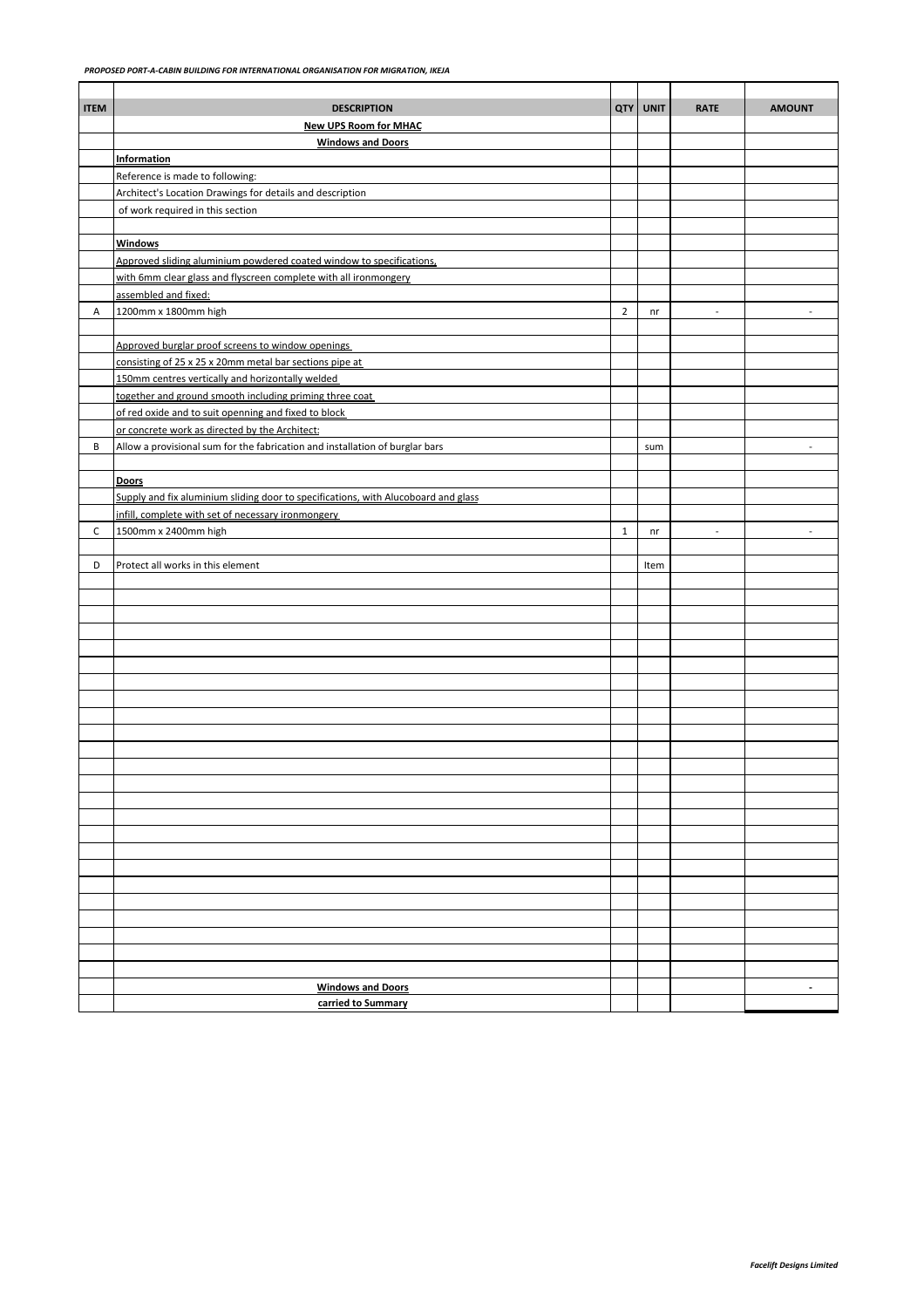| <b>ITEM</b> | <b>DESCRIPTION</b>                                                               | QTY | <b>UNIT</b> | <b>RATE</b> | <b>AMOUNT</b>            |
|-------------|----------------------------------------------------------------------------------|-----|-------------|-------------|--------------------------|
|             | <b>New UPS Room for MHAC</b>                                                     |     |             |             |                          |
|             | <b>Engineering Services</b>                                                      |     |             |             |                          |
|             | <b>Information</b>                                                               |     |             |             |                          |
|             | Reference is made to following:                                                  |     |             |             |                          |
|             | Engineer's drawings for details and description of work required in this section |     |             |             |                          |
|             |                                                                                  |     |             |             |                          |
|             | <b>Electrical Engineering Installations</b>                                      |     |             |             |                          |
| Α           | Allow a Provisional sum for the supply and installation                          |     | sum         |             | $\overline{\phantom{a}}$ |
|             | of pipeworks of PVC conduit/surface, inclusive of wiring,                        |     |             |             |                          |
|             | sockets and switches, lighning fittings etc.                                     |     |             |             |                          |
|             |                                                                                  |     |             |             |                          |
| В           | Protect all works in this element                                                |     | Item        |             |                          |
|             |                                                                                  |     |             |             |                          |
|             |                                                                                  |     |             |             |                          |
|             |                                                                                  |     |             |             |                          |
|             |                                                                                  |     |             |             |                          |
|             |                                                                                  |     |             |             |                          |
|             |                                                                                  |     |             |             |                          |
|             |                                                                                  |     |             |             |                          |
|             |                                                                                  |     |             |             |                          |
|             |                                                                                  |     |             |             |                          |
|             |                                                                                  |     |             |             |                          |
|             |                                                                                  |     |             |             |                          |
|             |                                                                                  |     |             |             |                          |
|             |                                                                                  |     |             |             |                          |
|             |                                                                                  |     |             |             |                          |
|             |                                                                                  |     |             |             |                          |
|             |                                                                                  |     |             |             |                          |
|             |                                                                                  |     |             |             |                          |
|             |                                                                                  |     |             |             |                          |
|             |                                                                                  |     |             |             |                          |
|             |                                                                                  |     |             |             |                          |
|             |                                                                                  |     |             |             |                          |
|             |                                                                                  |     |             |             |                          |
|             |                                                                                  |     |             |             |                          |
|             |                                                                                  |     |             |             |                          |
|             |                                                                                  |     |             |             |                          |
|             |                                                                                  |     |             |             |                          |
|             |                                                                                  |     |             |             |                          |
|             |                                                                                  |     |             |             |                          |
|             |                                                                                  |     |             |             |                          |
|             |                                                                                  |     |             |             |                          |
|             |                                                                                  |     |             |             |                          |
|             |                                                                                  |     |             |             |                          |
|             |                                                                                  |     |             |             |                          |
|             |                                                                                  |     |             |             |                          |
|             |                                                                                  |     |             |             |                          |
|             |                                                                                  |     |             |             |                          |
|             |                                                                                  |     |             |             |                          |
|             |                                                                                  |     |             |             |                          |
|             |                                                                                  |     |             |             |                          |
|             |                                                                                  |     |             |             |                          |
|             |                                                                                  |     |             |             |                          |
|             | <b>Engineering Services</b>                                                      |     |             |             | $\overline{\phantom{a}}$ |
|             | carried to Summary                                                               |     |             |             |                          |